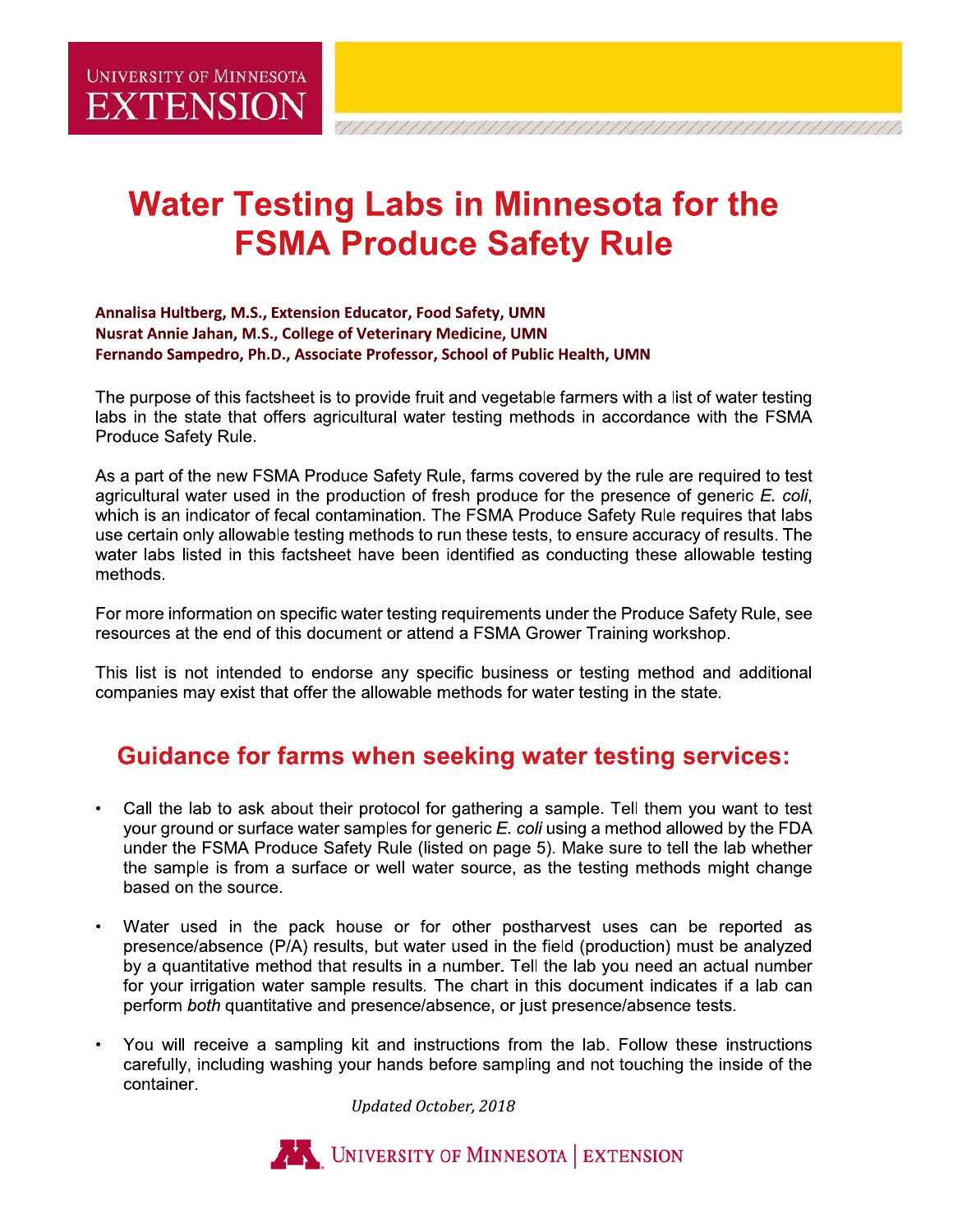- $\bullet$ Coordinate when the sample should arrive at the lab. Some labs have small incubator capacity and cannot process every sample that comes through the door. Sometimes they don't run samples every day. It's best to call ahead and make sure the lab has the time and capacity to process the sample within the allotted hold time.
- $\bullet$  . Some labs can arrange to pick up a sample from a farmer or a drop off location, but you will need to know the exact day/time you'll be sampling.
- Get the sample to the lab as soon as you can after collection, always within the hold time  $\bullet$ indicated by the lab. Some accept mailed samples, some require drop offs. The sample must be kept at refrigerator temperatures (e.g., shipped Next Day in a cooler with wet ice).

| Laboratory<br><b>Name</b>                                                 | <b>Address</b>                                        | County        | <b>Phone</b> | <b>Contact</b><br><b>Point</b> | <b>Method Type-</b><br>Quantitative (Q),<br><b>Presence/Absence</b><br>(P/A) or Both |
|---------------------------------------------------------------------------|-------------------------------------------------------|---------------|--------------|--------------------------------|--------------------------------------------------------------------------------------|
| Interpol<br>Laboratories, Inc.                                            | 4500 Ball Road NE,<br>Circle Pines, MN<br>55014       | Anoka         | 763-786-6020 | Gregg<br>Holman                | <b>Both</b>                                                                          |
| Instrumental<br>Research, Inc.                                            | 7800 Main Street NE,<br>Fridley, MN 55432             | Anoka         | 763-571-3698 | Sue<br>Melchior                | <b>Both</b>                                                                          |
| Techtron<br>Engineering,<br>Inc.                                          | 640 East Main<br><b>Street</b><br>Anoka, MN 55303     | Anoka         | 763-712-9502 | Joshua<br><b>Kranz</b>         | P/A                                                                                  |
| <b>RMB</b><br>Environmental<br>Laboratories, Inc.<br><b>Detroit Lakes</b> | 22796 County<br>Highway 6, Detroit<br>Lakes, MN 56501 | <b>Becker</b> | 218-846-1465 | Gina<br>Schauer                | <b>Both</b>                                                                          |
| <b>AC Analytical &amp;</b><br><b>Consulting LLC</b>                       | 21518 Basset Dr<br><b>NW</b><br>Puposky, MN 56667     | Beltrami      | 218-243-3328 | <b>Kevin</b><br>Caroline       | P/A                                                                                  |
| Minnesota Valley<br>Testing<br>Laboratories, Inc.                         | 1126 N Front St, New<br>Ulm, MN 56073                 | <b>Brown</b>  | 507-354-8517 | Gloria<br>Anderson             | <b>Both</b>                                                                          |
| A.W. Research<br>Laboratories, Inc.                                       | 16326 Airport Road,<br>Brainerd, MN 56401             | Crow Wing     | 218-829-7974 | Sara<br>Ahlers                 | <b>Both</b>                                                                          |
| <b>Central Water</b><br>Testing<br>Laboratory                             | 18511 State<br>Highway 371<br>Brainerd, MN 56401      | Crow Wing     | 218-828-2118 | Margaret<br><b>Bevorak</b>     | P/A                                                                                  |
| Traut Wells, Inc.                                                         | 754 Cross Country<br>Lane<br>Alexandria, MN<br>56308  | Douglas       | 320-762-1528 | Tarra<br>Garin                 | P/A                                                                                  |
| <b>Fillmore SWCD</b><br><b>Water Quality</b><br>Laboratory                | 900 Washington<br>Street NW, Preston,<br>MN 55965     | Fillmore      | 507-765-3878 | Caleb<br>Fischer               | <b>Both</b>                                                                          |

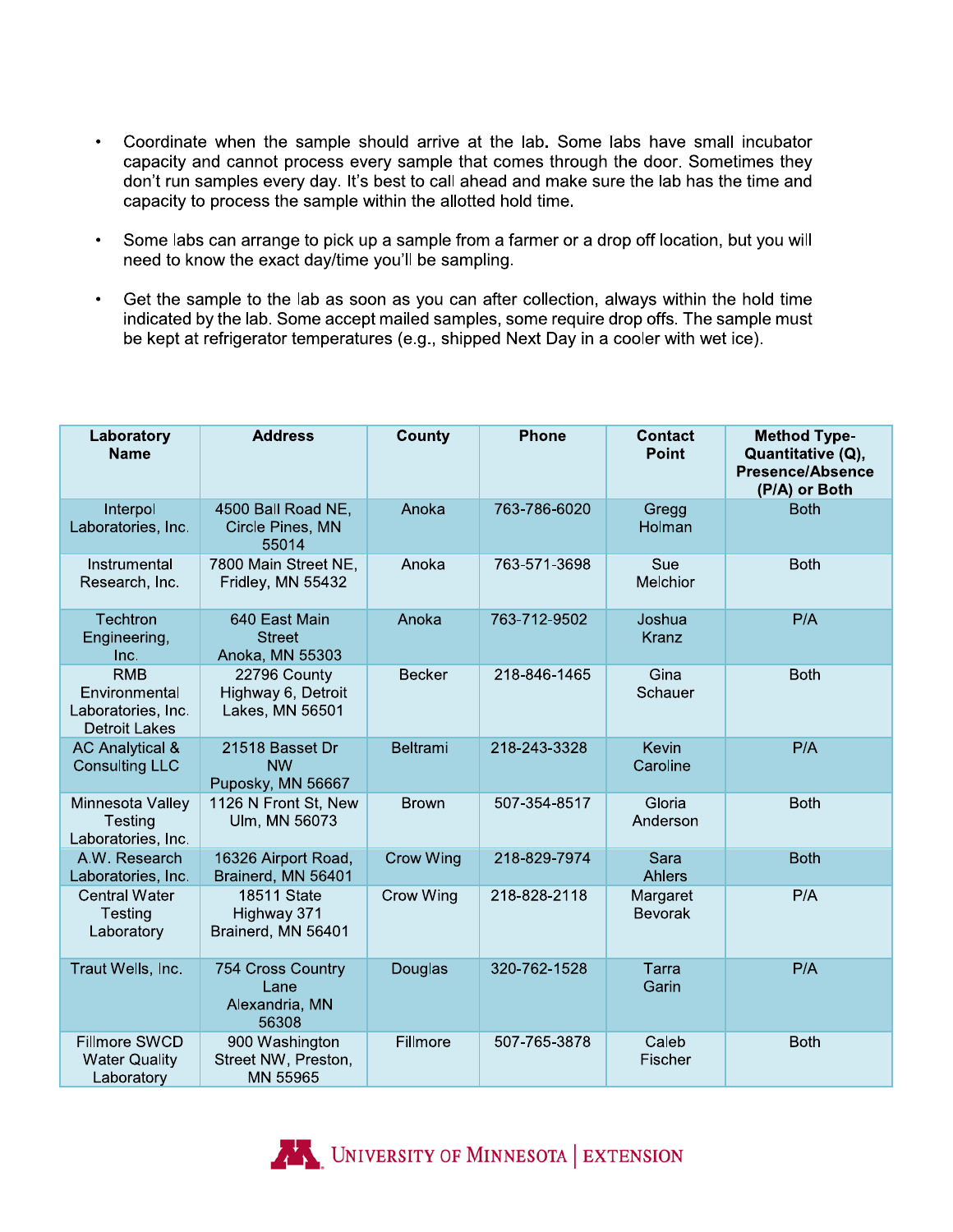| Laboratory<br><b>Name</b>                                                | <b>Address</b>                                                                    | County        | <b>Phone</b> | <b>Contact</b><br>Point     | <b>Method Type-</b><br>Quantitative (Q),<br><b>Presence/Absence</b><br>(P/A) or Both |
|--------------------------------------------------------------------------|-----------------------------------------------------------------------------------|---------------|--------------|-----------------------------|--------------------------------------------------------------------------------------|
| <b>Red Wing City</b><br>Laboratory                                       | 1020 East Fifth<br>Street, Red Wing,<br>MN 55066                                  | Goodhue       | 651-385-5141 | Mary<br>Anway               | P/A                                                                                  |
| Tri-City/William<br>Lloyd Analytical<br>Lab                              | 9300 Poplar Bridge<br>Road Bloomington,<br>MN 55437                               | Hennepin      | 952-563-4904 | Deb<br>Weltzin              | <b>Both</b>                                                                          |
| <b>RMB</b><br>Environmental<br>Laboratories, Inc.<br>Bloomington         | 2200 West 94th<br>Street Bloomington,<br>MN 55431                                 | Hennepin      | 218-846-1465 | Gina<br>Schauer             | <b>Both</b>                                                                          |
| Pace Analytical<br>Services, LLC -<br>Minneapolis                        | 1700 Elm Street SE<br>Suite 200<br>Minneapolis, MN<br>55414-2485                  | Hennepin      | 612-607-1700 | Isaac<br>Schmidt            | <b>Both</b>                                                                          |
| <b>Twin City Water</b><br>Clinic, Inc.                                   | 617 13th Avenue S<br>Hopkins, MN 55343                                            | Hennepin      | 952-935-3556 | <b>Bill</b><br>VanArsdale   | P/A                                                                                  |
| <b>RMB</b><br>Environmental<br>Laboratories, Inc.<br><b>Grand Rapids</b> | 1851 East Highway<br>169 ICC-<br>Wilson Hall, Rm 105<br>Grand Rapids, MN<br>55744 | Itasca        | 218-846-1465 | Gina<br>Schauer             | <b>Both</b>                                                                          |
| Koochiching<br>Health<br>Department<br><b>Water Testing</b>              | 1000 5th Street<br>International Falls,<br>MN 56649                               | Koochiching   | 218-283-7070 | <b>Derek</b><br>Foss        | P/A                                                                                  |
| Davy<br>Laboratories                                                     | 115 6th Street S,<br>La Crosse, WI 54601                                          | La Crosse     | 608-782-3130 | Jennifer<br><b>Buchholz</b> | <b>Both</b>                                                                          |
| Southwest<br>Health and<br><b>Human Services</b>                         | 607 West Main<br>Street, Suite 200<br>Marshall, MN<br>56258-3099                  | Lyon          | 507-537-6713 | Chad<br>Cunningham          | P/A                                                                                  |
| Worthington<br><b>Public Utilities</b><br>Laboratory                     | 1950 27th Street<br>North<br>Worthington, MN<br>56187                             | <b>Nobles</b> | 507-372-8660 | Mike<br>Pavelko             | P/A                                                                                  |
| Southeastern<br>Minnesota Water<br>Analysis<br>Laboratory                | 2100 Campus Dr.<br>SE, Rochester, MN<br>55904                                     | Olmsted       | 507-328-7495 | Seth<br>Cordry              | <b>Both</b>                                                                          |
| St. Paul-<br><b>Ramsey County</b><br><b>Public Health</b><br>Laboratory  | 555 Cedar Street<br>St Paul, MN 55101                                             | Ramsey        | 651-266-1321 | Page<br>DeLong              | P/A                                                                                  |

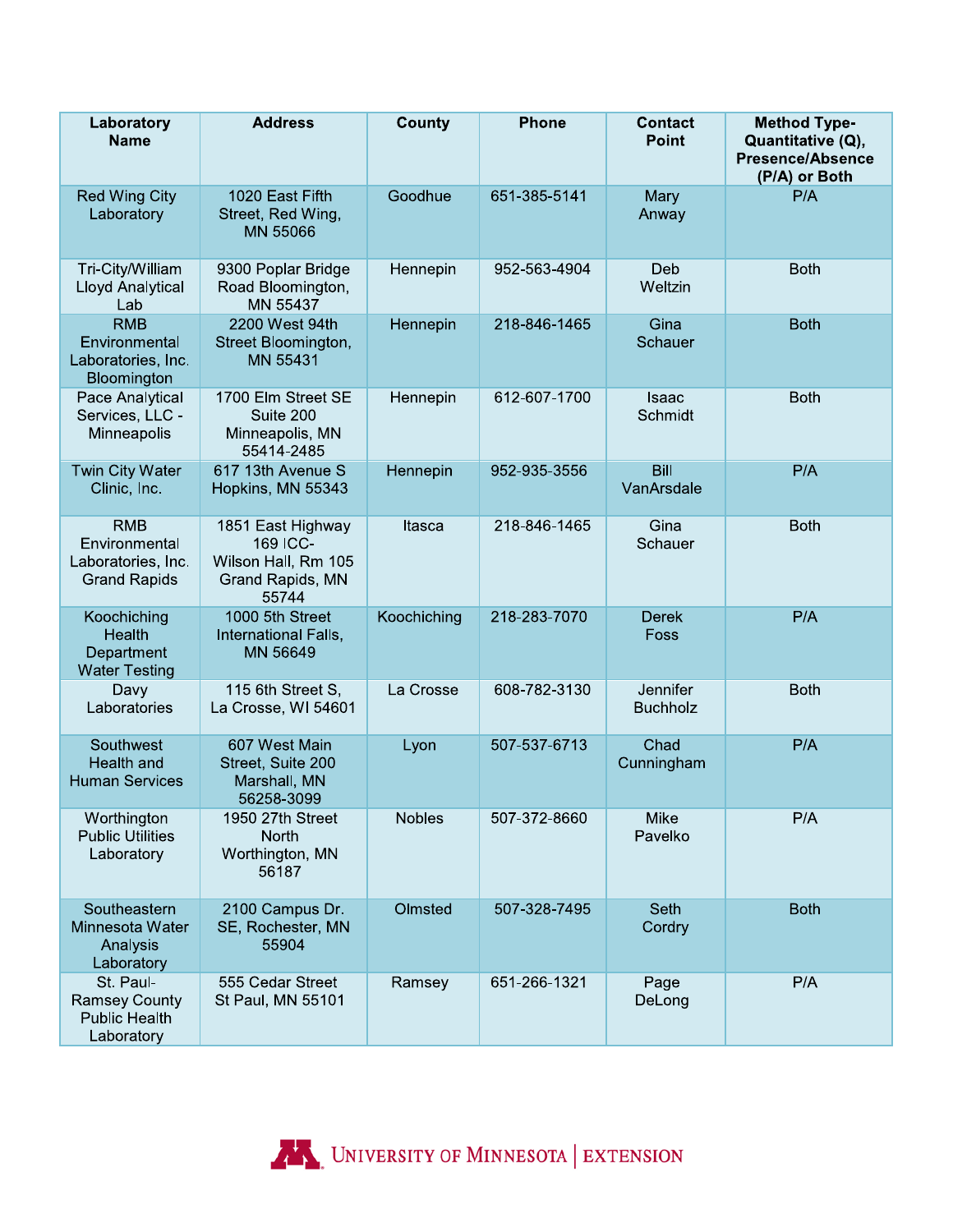| Laboratory<br><b>Name</b>                      | <b>Address</b>                                                     | County         | <b>Phone</b> | Contact<br><b>Point</b>  | <b>Method Type-</b><br>Quantitative (Q),<br><b>Presence/Absence</b><br>(P/A) or Both |
|------------------------------------------------|--------------------------------------------------------------------|----------------|--------------|--------------------------|--------------------------------------------------------------------------------------|
| Water<br>Laboratories, Inc.                    | 333 Main Street NW<br><b>PO Box 388</b><br>Elk River, MN 55330     | Sherburne      | 763-441-7509 | Kevin<br>Kloeppner       | <b>Both</b>                                                                          |
| Pace Analytical<br>Services, LLC -<br>Virginia | 315 Chestnut Street<br>Virginia, MN 55792                          | St. Louis      | 218-735-6700 | <b>Kristin</b><br>Hanson | <b>Both</b>                                                                          |
| Pace Analytical<br>Services, LLC -<br>Duluth   | 4730 Oneota Street,<br>Duluth, MN 55807                            | St. Louis      | 218-727-6380 | Laura<br>Flood           | <b>Both</b>                                                                          |
| <b>Stearns DHIA</b><br>Central<br>Laboratory   | 825 12th Street<br>South, P.O. Box 227<br>Sauk Centre, MN<br>56378 | <b>Stearns</b> | 320-352-2028 | Angela<br>Scherping      | <b>Both</b>                                                                          |
| <b>Traut Water</b><br>Analysis Lab             | 141 28th Avenue<br>South<br>Waite Park, MN<br>56387                | <b>Stearns</b> | 320-251-5090 | Sue<br>Fish              | P/A                                                                                  |
| <b>UC Laboratory</b>                           | 129 North Main<br>Street, Janesville,<br>MN 56048                  | Waseca         | 507-234-5835 | <b>Ben</b><br>Schreader  | <b>Both</b>                                                                          |

This listing is current as of 10/22/2018. This list will be updated regularly to reflect additional laboratories that offer the methods that are allowable under the FSMA Produce Safety Rule.

To update the above information, add your company to the list, or for questions, please contact us at safety@umn.edu.

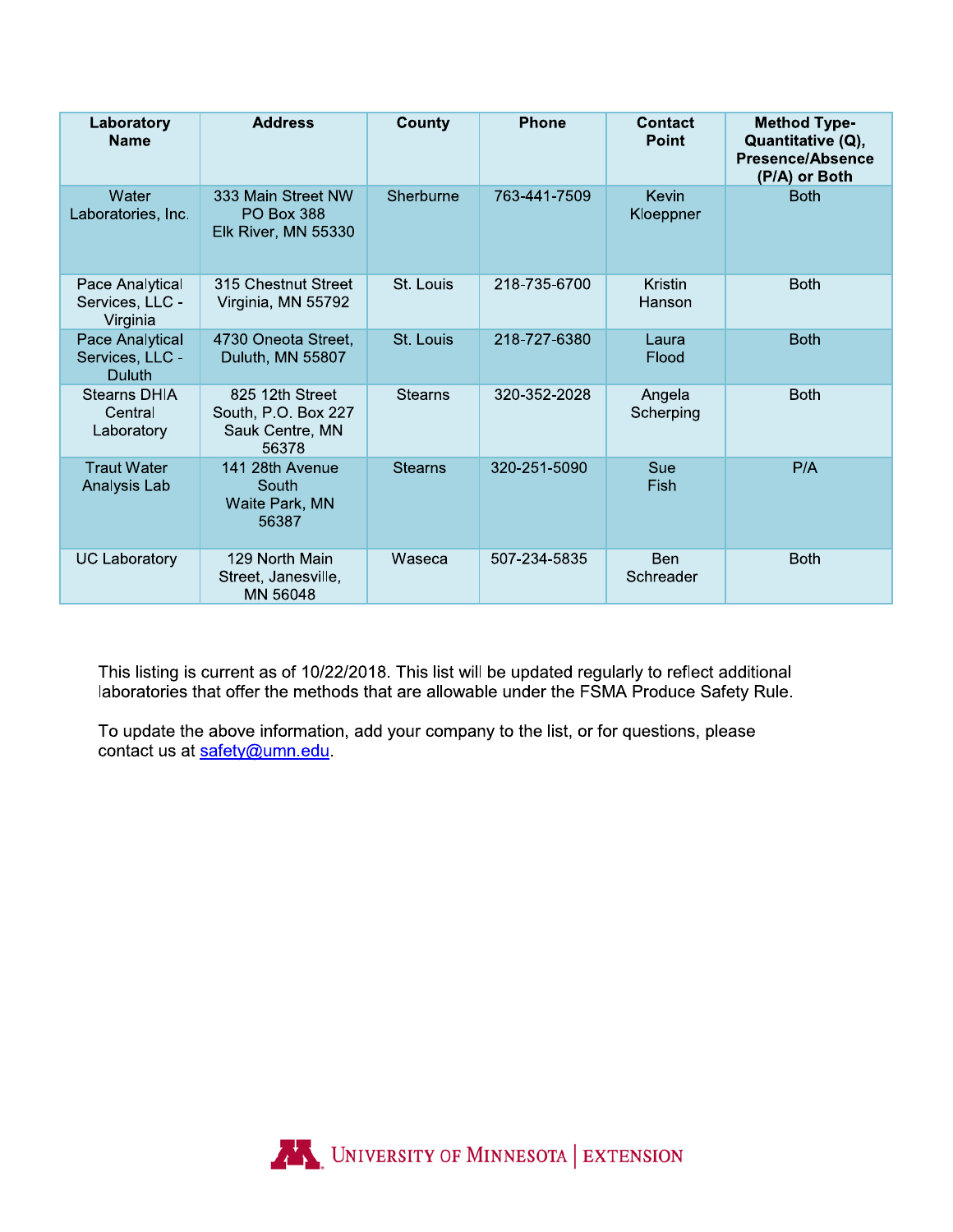## **Allowable Testing Methods for FSMA Produce Safety Rule**

The FDA has determined that the following methods are scientifically valid and at least equivalent to the method of analysis stated in  $\S$  112.151(a), in accuracy, precision, and sensitivity.

These are the allowable methods of testing of agricultural water for farms covered by the FSMA Produce Safety Rule.

#### **Quantitative methods (Allowed for Production or Postharvest Water)**

- 1. Method 1603: *Escherichia coli (E. coli*) in Water by Membrane Filtration Using Modified membrane-Thermo tolerant Escherichia coli Agar (Modified mTEC) (September 2014). U.S. Environmental Protection Agency. EPA-821-R-14-010.
- 2. Method 1103.1: *Escherichia coli (E. coli)* in Water by Membrane Filtration Using membrane-Thermotolerant Escherichia coli Agar (mTEC) (March 2010). U.S. Environmental Protection Agency. EPA-821-R-10-002.
- 3. Method 1604: Total Coliforms and *Escherichia coli* in Water by Membrane Filtration Using a Simultaneous Detection Technique (MI Medium) (September 2002). U.S. Environmental Protection Agency. EPA-821-R-02-024.
- 4. 9213 D Natural Bathing Beaches (2007). In: Standard Methods for the Examination of Water and Wastewater, 22nd Edition (Rice E.W., et al., Ed.), 9-46 – 9-48. Washington, DC: American Public Health Association. (2012).
- 5. 9222 B Standard Total Coliform Membrane Filter Procedure (1997), followed by 9222 G -MF Partition Procedures (1997) using NA-MUG media. In: Standard Methods for the Examination of Water and Wastewater, 21st Edition (Eaton A.D., et al., Ed.), 9-60 - 9-65, and 9-70 - 9-71, respectively. Washington, DC: American Public Health Association (2005).
- 6. D 5392-93 Standard Test Method for Isolation and Enumeration of Escherichia coli in Water by the Two-Step Membrane Filter Procedure. In: Annual Book of ASTM Standards, Volume 11.02. ASTM International. (1996.1999, 2000).
- 7. Hach Method 10029 for Coliforms Total and E. coli, using m-ColiBlue24 Broth PourRite Ampules.
- 8. IDEXX Colilert Test Kit, but only if using IDEXX Quanti-Tray/2000 for quantification.
- 9. IDEXX Colilert-18 Test Kit, but only if using IDEXX Quanti-Tray/2000 for quantification.

#### Presence/absence methods (Allowed for Postharvest Water only)

- 1. TECTA™ EC/TC medium and the TECTA™ Instrument: A P/A Method for the Simultaneous Detection of Total Coliforms and Escherichia coli (E. coli) in Drinking Water. (2014).
- 2. Modified Colitaq™ Test Method for the Simultaneous Detection of  $E$ . coli and other Total Coliforms in Water. ATP D05-0035. (2009).
- 3. IDEXX Colilert Test Kit
- 4. IDEXX Colilert-18 Test Kit
- 5. IDEXX Colisure Test Kit
- 6. E\*Colite Bag or Vial Test for Total Coliforms and E. coli in Potable Water. Charm Sciences
- 7. 101298 Readycult Coliforms 100. EMD Millipore (division of Merck KGaA, Darmstadt, Germany).